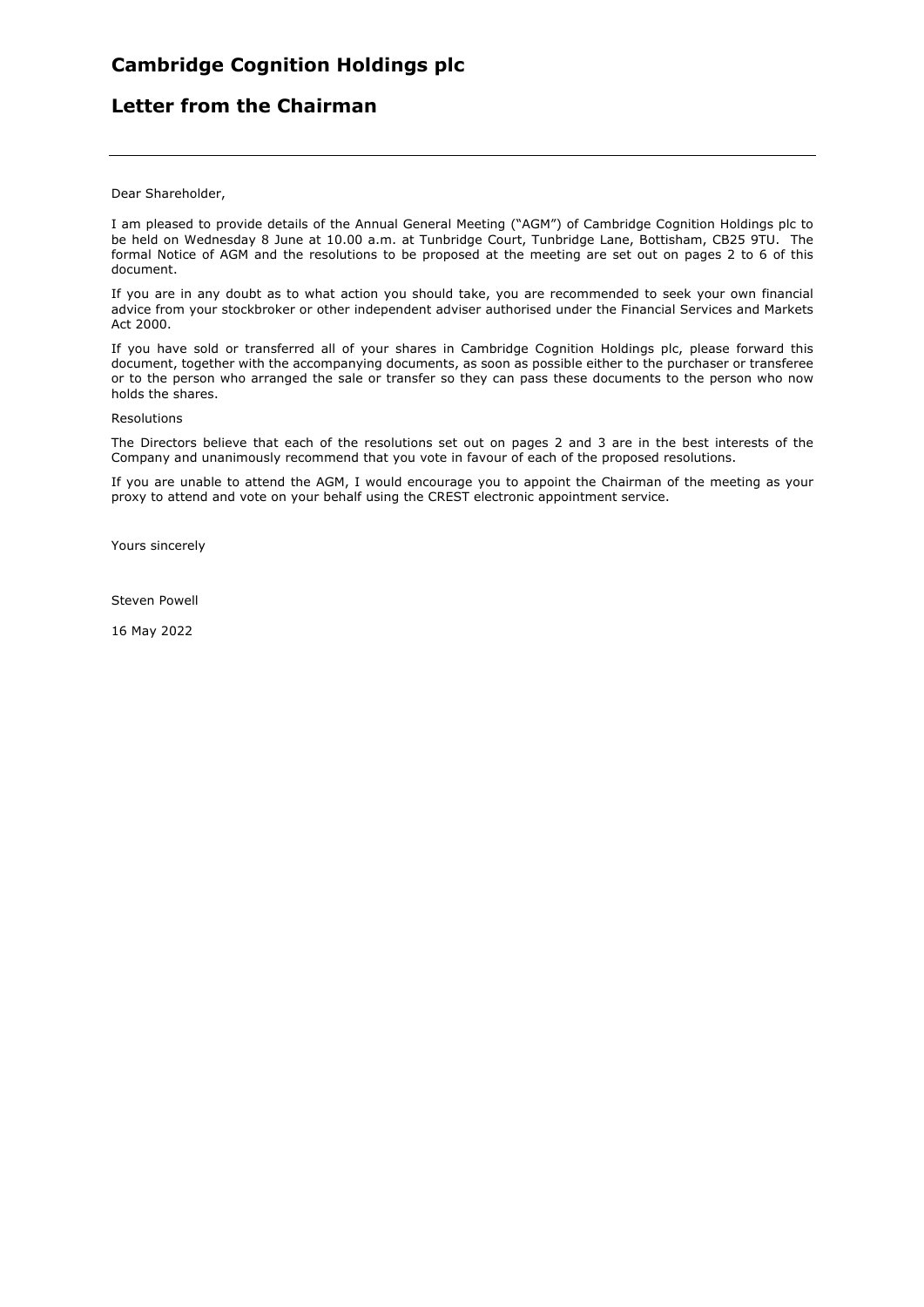## **Notice of Annual General Meeting**

### **NOTICE OF ANNUAL GENERAL MEETING**

Notice is hereby given that the Annual General Meeting ("**Meeting**") of Cambridge Cognition Holdings plc ("**Company**") will be held at the registered office of the Company, Tunbridge Court, Tunbridge Lane, Bottisham, Cambridge, CB25 9TU on Wednesday 8 June 2022 at 10 a.m.

### **ORDINARY RESOLUTIONS**

To consider and, if thought fit, to pass the following ordinary resolutions:

- 1. To receive and, if approved, to adopt the Directors' and Auditor's Reports and Statements of Accounts for the financial year ended 31 December 2021 (the "**Annual Report**") and to note that the Directors do not recommend the payment of any dividend for the year ended on that date.
- 2. To re-appoint Grant Thornton LLP as auditors of the Company to hold office from the conclusion of the Meeting to the conclusion of the next meeting at which the accounts are laid before the Company.
- 3. To authorise the Directors of the Company (together, the "**Directors**", and each a "**Director**") to determine the remuneration of the auditors.
- 4. That Steven Powell (who would otherwise be retiring by rotation pursuant to the Articles) be and is hereby re-appointed as a Director in accordance with the Articles.
- 5. That Matthew Stork (who would otherwise be retiring by rotation pursuant to the Articles) be and is hereby re-appointed as a Director in accordance with the Articles.
- 6. That the Directors be and they are hereby generally and unconditionally authorised for the purposes of section 551 of the Companies Act 2006 (the "**2006 Act**") to exercise all the powers of the Company to allot and to make offers or agreements to allot shares or grant rights to subscribe for or to convert any securities into shares in the Company (together the "**Relevant Securities**") up to an aggregate nominal amount of one hundred and sixty seven thousand five hundred and twenty six pounds and sixty six pence provided that this authority shall expire fifteen months from the date of this Resolution 7 or on the conclusion of the Company's Annual General Meeting to be held in 2023 if earlier (the "**Period of Authority**"), save that the Company may before the expiry of the Period of Authority make offers or agreements which would or might require Relevant Securities to be allotted or granted after such expiry and the Directors may allot Relevant Securities in pursuance of any such offer or agreement as if the authority conferred by this Resolution 5 had not expired and that this authority shall be in substitution to all previous authorities conferred upon the directors pursuant to section 551 of the 2006 Act and without prejudice to the allotment of any Relevant Securities already made or to be made pursuant to such authorities.

### **SPECIAL RESOLUTION**

To consider and, if thought fit, pass Resolution 7 which will be proposed as a special resolution:

- 7. That, subject to and conditional upon the passing of Resolution 6 above and pursuant to the authority conferred by Resolution 6 above, the Directors be and are hereby generally empowered in accordance with section 570 of the 2006 Act to allot equity securities (as defined by section 560(1) of the 2006 Act) pursuant to the authority conferred by Resolution 6 as if section 561(1) of the 2006 Act did not apply to any such allotment, provided that this power shall be limited to:
	- (a) the allotment of equity securities up to an aggregate nominal amount of two thousand three hundred and twenty five pounds and sixteen pence in connection with the potential exercise of options granted to non-employees;
	- (b) the allotment of equity securities up to an aggregate nominal amount of one hundred and two thousand, eight hundred and sixty one pounds and thirty one pence provided that this authority may only be used in connection with a rights issue or other pro rata offer in favour of holders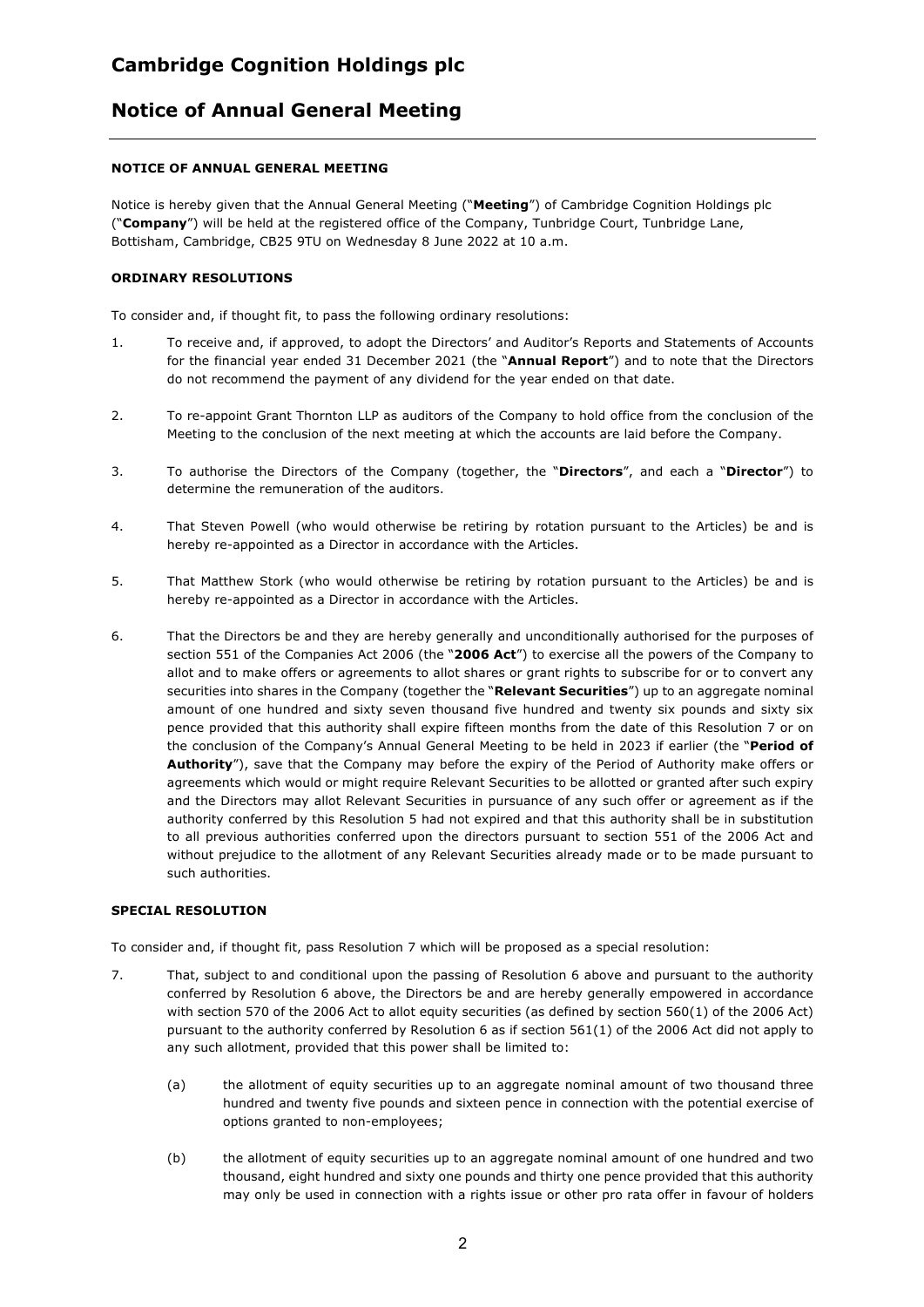### **Notice of Annual General Meeting**

of ordinary shares where the equity securities respectively attributable to the interests of the ordinary shareholders at such record dates as the Directors may determine are proportionate (as nearly as they may be) to the respective numbers of equity securities held or deemed to be held by them or otherwise allotted in accordance with rights attaching to such equity securities, subject to such exclusions or other arrangements as the Directors may consider necessary or expedient in relation to equity shares, fractional entitlements, record dates, legal difficulties in or under the laws of any territory or the requirements of a regulatory body or by virtue of any other matter whatsoever; and

(c) in any other case in addition to the authorities set out above, to exercise all the powers of the Company to allot equity securities up to an aggregate nominal amount of sixty two thousand, three hundred and forty pounds and nineteen pence,

and shall expire fifteen months from the date of this Resolution 7 or if earlier on the conclusion of the Annual General Meeting of the Company to be held in 2023 except that the Company may, before such expiry make an offer or agreement which would or might require Relevant Securities as the case may be to be allotted after such expiry and the Directors may allot Relevant Securities in pursuance of such offer or agreement as if the power conferred by this Resolution 7 had not expired.

Cambridge Cognition Holdings plc Tunbridge Court Tunbridge Lane Bottisham Cambridge CB25 9TU

By order of the Board **Matthew Stork** Chief Executive Officer 16 May 2022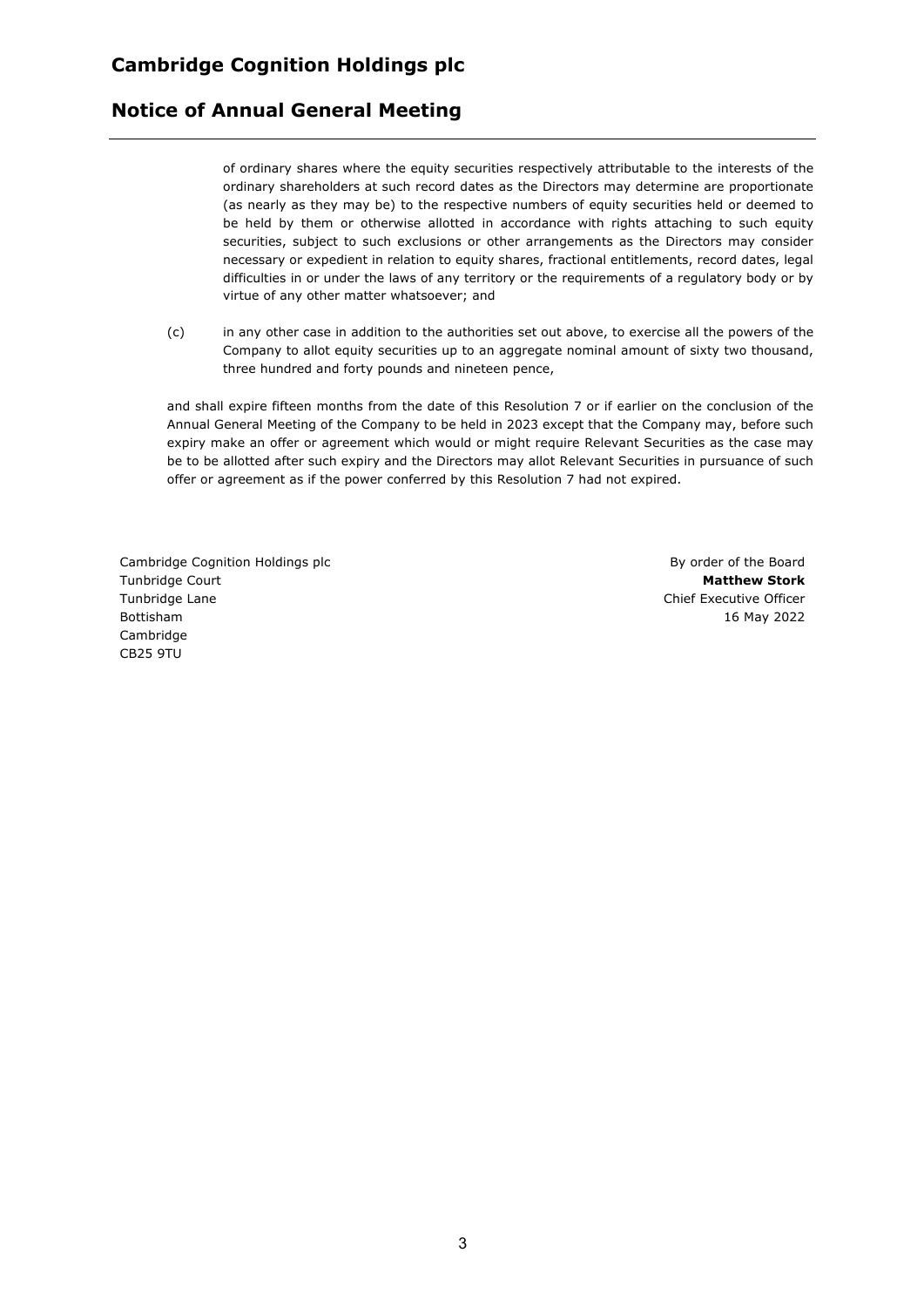## **Notice of Annual General Meeting**

### **EXPLANATION OF RESOLUTIONS**

The following notes give an explanation of the proposed resolutions.

#### **Resolution 1 – Financial Statements and Directors' Report**

The Company is required to present the accounts for the year ended 31 December 2021 and the reports of the directors and auditors to the Meeting for approval. These are contained in the Annual Report. Shareholders will have the opportunity to put questions on the Annual Report to the directors in advance of the Meeting.

#### **Resolutions 2 and 3 – Auditor's Re-appointment and Remuneration**

Shareholders will be asked to confirm the re-appointment of Grant Thornton LLP as auditors of the Company to hold office from the conclusion of this Annual General Meeting until the conclusion of the next Annual General Meeting at which the Company's accounts are laid, and to grant authority to the directors to determine their remuneration.

#### **Resolution 4 – Election of Steven Powell as a Director**

In accordance with the Company's Articles, Steven Powell will be retiring by rotation and offering himself for reappointment by the shareholders as a Director of the Company.

A brief biography of Steven can be found at: http://www.cambridgecognition.com/investors/board-of-directors

#### **Resolution 5 – Election of Matthew Stork as a Director**

In accordance with the Company's Articles, Matthew Stork will be retiring by rotation and offering himself for reappointment by the shareholders as a Director of the Company.

A brief biography of Matthew can be found at: http://www.cambridgecognition.com/investors/board-of-directors

#### **Resolution 6 – Authority to Allot Ordinary Shares**

The shareholders are asked to approve the resolution allowing the directors to allot ordinary shares. This is similar to the authority put in place at the previous Annual General Meeting of the Company which the new authority replaces. The resolution would give the directors the authority to allot ordinary shares in the Company and to grant rights to subscribe for or convert any security into ordinary shares in the Company up to an aggregate maximum nominal amount of £167,526.66 (representing approximately 54 per cent of the total issued share capital of the Company as at 13 May 2022, being the latest practicable date prior to publication of this document). The authority granted by this resolution will expire at the conclusion of the next Annual General Meeting of the Company. The Company is proposing this resolution to give the Board of Directors flexibility to seek subscriptions and to issue shares.

#### **Resolution 7 – Disapplication of Pre-emption Rights**

The shareholders are asked to approve the resolution which gives the directors the power to allot equity securities for cash, without first having to offer such securities to existing shareholders in proportion to their existing shareholdings. This is similar to the authority put in place at the last Annual General Meeting of the Company which the new authority replaces. The authority would be limited to allotments or sales in connection with (a) the potential exercise of options held by non-employees up to an aggregate maximum nominal amount of £2,325.16, (b) a rights issue, open offer or other pre-emptive offer up to an aggregate maximum nominal amount of £102,861.31 (representing approximately 33 per cent of the entire issued share capital of the Company as at 13 May 2022, being the latest practicable date prior to publication of this document) or (c) a general disapplication up to an aggregate maximum nominal amount of £62,340.19 (representing approximately 20 per cent of the entire issued share capital of the Company as at 13 May 2022, being the latest practicable date prior to publication of this document). The authority granted by this resolution will expire upon the expiry of Resolution 6, being at the conclusion of the next Annual General Meeting of the Company.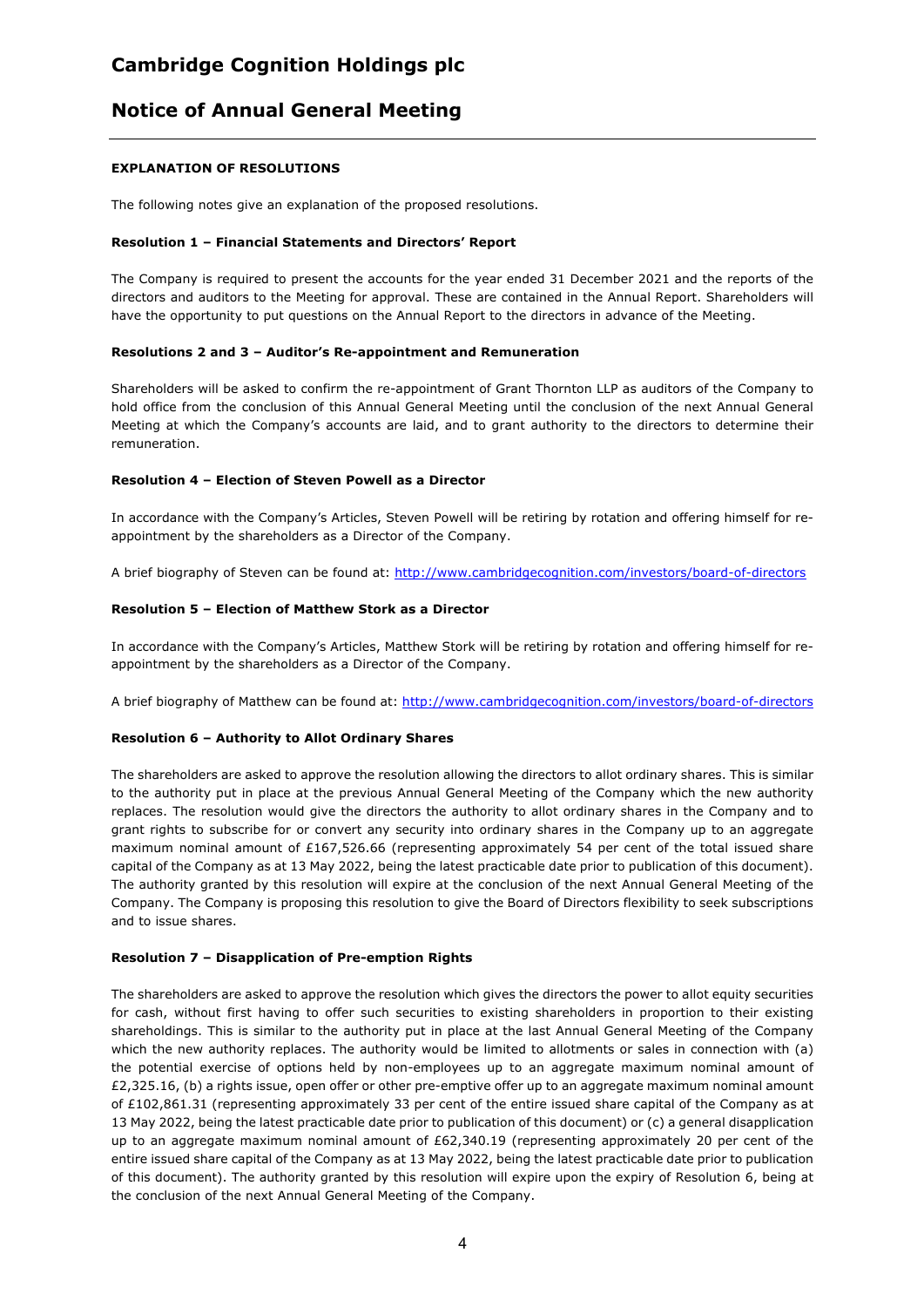### **Notice of Annual General Meeting**

### **NOTES**

(1) CREST members who wish to appoint a proxy or proxies by using the CREST electronic appointment service may do so for the meeting and any adjournments of it by using the procedures described in the CREST Manual. CREST Personal Members or other CREST sponsored members, and those CREST members who have appointed voting service providers, should refer to their sponsors or voting service providers, who will be able to take the appropriate action on their behalf.

For a proxy appointment or instruction made using the CREST service to be valid, the appropriate CREST message (a "**CREST Proxy Instruction**") must be properly authenticated in accordance with Euroclear UK's specifications and must contain the information required for those instructions as described in the CREST Manual. The message, regardless of whether it relates to the appointment of a proxy or to an amendment to the instruction given to the previously appointed proxy, must, to be valid, be transmitted so as to be received by the Company's registrar, Link Group, PXS1, Central Square, 29 Wellington Street, Leeds, LS1 4DL (ID RA10) by the latest time for receipt of proxy appointments specified in the notice of meeting. For this purpose, the time of receipt will be taken to be the time (as determined by the timestamp applied to the message by the CREST Applications Host) from which the Company's registrar is able to retrieve the message by enquiry to CREST in the manner prescribed by CREST.

CREST members and, where applicable, their CREST sponsors or voting service providers should note that Euroclear UK does not make available special procedures in CREST for any particular messages. Normal system timings and limitations will, therefore, apply in relation to the input of CREST Proxy Instructions. It is the responsibility of the CREST member concerned to take (or, if the CREST member is a CREST Personal Member or sponsored member or has appointed voting service providers, to procure that its CREST sponsors or voting service providers take) such action as shall be necessary to ensure that a message is transmitted by means of the CREST system by any particular time. In this connection, CREST members and, where applicable, their CREST sponsors or voting service providers are referred, in particular, to those sections of the CREST Manual concerning practical limitations of the CREST system and timings.

The Company may treat as invalid a CREST Proxy Instruction in the circumstances set out in Regulation 35(5) of the Uncertificated Securities Regulations 2011.

- (2) A member entitled to attend and vote at the meeting may appoint one or more proxies to exercise all or any of the member's rights to attend, speak and vote at the meeting. A proxy need not be a member of the Company but must attend the meeting for the member's vote to be counted. If a member appoints more than one proxy to attend the meeting, each proxy must be appointed to exercise the rights attached to a different share or shares held by the member. If a member wishes to appoint more than one proxy they may do so at www.signalshares.com.
- (3) In the case of joint holders, the vote of the senior who tenders a vote, whether in person or by proxy, will be accepted to the exclusion of the votes of any other joint holders. For these purposes, seniority shall be determined by the order in which the names stand in the Company's relevant register of members for certificated or uncertificated shares of the Company (as the case may be) (the "**Register**") in respect of the joint holding.
- (4) To be effective, the proxy vote must be submitted at www.signalshares.com so as to have been received by the Company's registrars not less than 48 hours (excluding weekends and public holidays) before the time appointed for the meeting or any adjournment of it. By registering on the Signal shares portal at www.signalshares.com, you can manage your shareholding, including:
	- cast your vote
	- change your dividend payment instruction
	- update your address
	- select your communication preference.